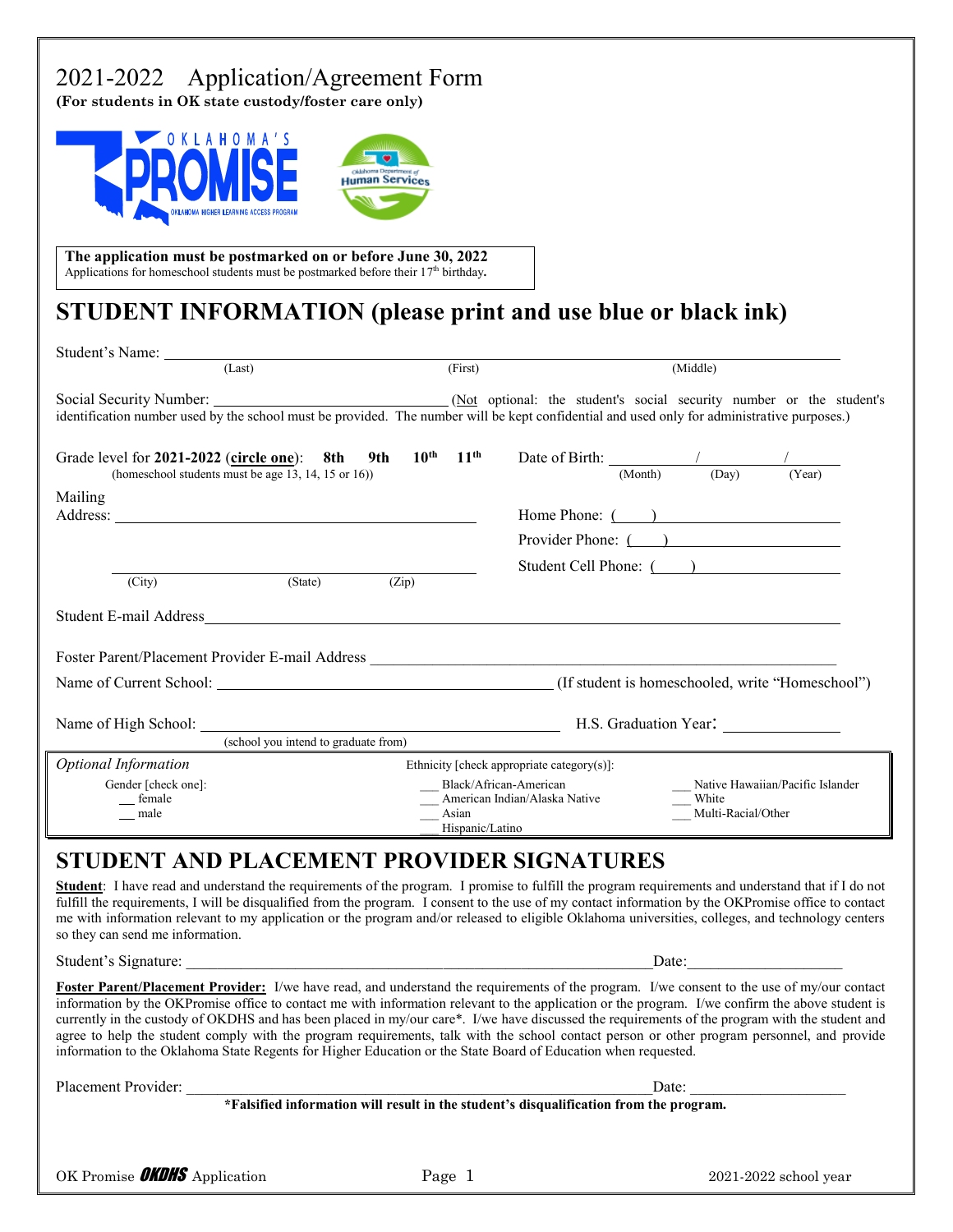# **Oklahoma's Promise Program Requirements**

## **High School Requirements**

#### **The student must:**

- Graduate from high school and complete all high school requirements by the time of graduation.
- Achieve at least a 2.50 *cumulative* GPA for all course work attempted in grades 9 through 12.
- **Complete the following 17-unit college prep core curriculum and achieve at least a 2.50** *cumulative* **GPA for the 17-unit core curriculum. The curriculum must be strictly followed and students should be aware that some courses that meet high school graduation requirements do not meet Oklahoma's Promise requirements.\***

| $\overline{4}$ | English (grammar, composition, literature; courses should include an integrated writing<br>component)                                                                                                                               |  |  |
|----------------|-------------------------------------------------------------------------------------------------------------------------------------------------------------------------------------------------------------------------------------|--|--|
| $\overline{3}$ | Lab science (biology, chemistry, physics or any lab science certified by the school district;<br>general science with or without a lab may not be used to meet this requirement.)                                                   |  |  |
| $\overline{3}$ | <b>Mathematics</b> (Algebra I, Algebra II, geometry, trigonometry, math analysis, pre-calculus<br>statistics and probability [must have completed geometry and Algebra II], calculus,<br>Advanced Placement-[AP] statistics)        |  |  |
| $\overline{3}$ | History and Citizenship skills (including 1 unit of American history and 2 additional units<br>from the subjects of history, economics, geography, government, non-Western culture.)                                                |  |  |
| 2              | <b>Foreign or non-English language</b> (two years of the same language)                                                                                                                                                             |  |  |
|                | OR<br>Computer Technology (two units in programming, hardware, or business computer<br>applications such as word processing, databases, spreadsheets, and graphics, will qualify.<br>Keyboarding or typing classes do NOT qualify.) |  |  |
|                | (1 foreign language $\&$ 1 computer course will NOT meet this requirement.)                                                                                                                                                         |  |  |
| $\mathbf{1}$   | <b>Additional Course</b> from any of the subjects listed above or psychology, sociology or any<br>concurrent liberal arts and science course at a state system institution                                                          |  |  |
| $\mathbf{1}$   | Fine Arts (music, art, drama) or Speech                                                                                                                                                                                             |  |  |
| 1 <sub>7</sub> | $T = 1$ it is $T = 1$                                                                                                                                                                                                               |  |  |

17 Total Units Required

\*Homeschool students and students graduating from a high school not accredited by the Oklahoma State Board of Education must **also** achieve a composite score of 22 or higher on the ACT test reported on an official test report issued by ACT ("residual" ACT test scores do not qualify).

- The student must also agree to:
	- $\triangleright$  attend school regularly and do homework;
	- $\triangleright$  refrain from substance abuse;
	- $\triangleright$  refrain from criminal or delinquent acts;
	- $\triangleright$  have school work and school records reviewed by an appropriate school official;
	- when requested, provide information to the Oklahoma State Regents for Higher Education or the State Board of Education; and participate in program activities;
	- $\triangleright$  Apply for other financial aid during the senior year of high school.

#### **Remember:**

#### **You, the student, are ultimately responsible for completing the program requirements**

OK Promise **OKDHS** Application **Page 2** 2021-2022 school year